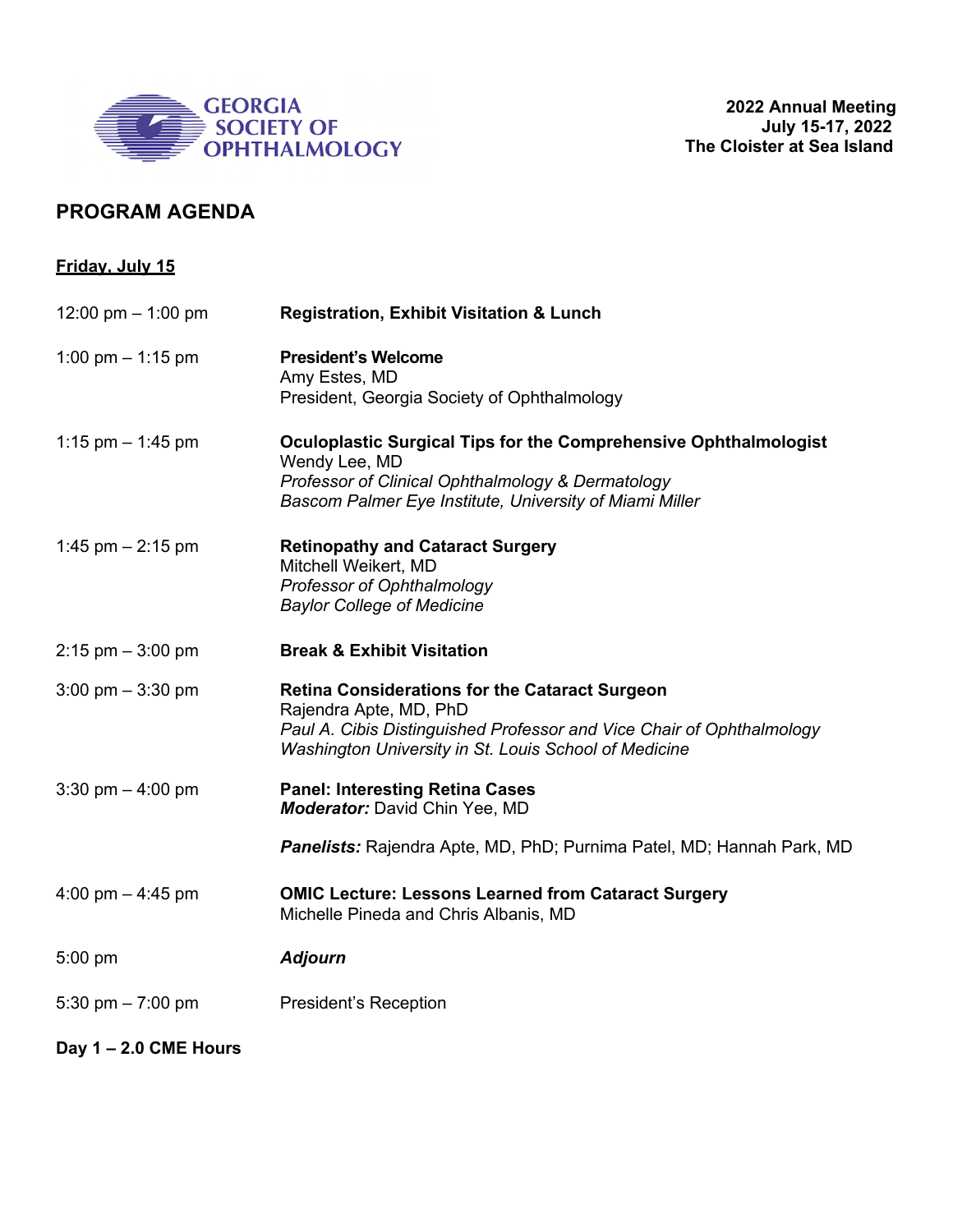

| Saturday. July 16                 |                                                                                                                                                                                                    |
|-----------------------------------|----------------------------------------------------------------------------------------------------------------------------------------------------------------------------------------------------|
| $7:15$ am $-8:00$ am              | <b>GA Medical Eye PAC Annual Breakfast</b>                                                                                                                                                         |
| $7:00$ am $-8:00$ am              | <b>Breakfast &amp; Exhibit Hall Visitation</b>                                                                                                                                                     |
| $8:00$ am $-8:10$ am              | Welcome and Remarks from the GSO President Elect<br>Chandler Berg, MD<br>2022-2023 GSO President-Elect                                                                                             |
| $8:10$ am $-8:40$ am              | <b>Canal Wars: A MIGS Update</b><br>George Tanaka, MD, BSE<br>Co-Director, Glaucoma Service<br>California Pacific Medical Center                                                                   |
| $8:40$ am $-9:10$ am              | <b>Complex Cataracts: A Video-Based Discussion</b><br>Mitchell Weikert, MD<br>Professor of Ophthalmology<br><b>Baylor College of Medicine</b>                                                      |
|                                   | <b>Moderator: Heather Weissman, MD</b>                                                                                                                                                             |
| $9:10$ am $-10:00$ am             | <b>Panel: Interesting Cornea Cases</b><br><b>Moderator:</b> Soroosh Behshad, MD                                                                                                                    |
|                                   | <b>Panelists:</b> Nieraj Desai, MD; Amy Estes, MD; Heather Weissman, MD                                                                                                                            |
| 10:00 am $-$ 10:45 am             | <b>Break &amp; Exhibit Visitation</b>                                                                                                                                                              |
| 10:45 $am - 11:10$ am             | <b>Update on Periocular Anesthetics</b><br>Wendy Lee, MD<br>Professor of Clinical Ophthalmology & Dermatology<br>Bascom Palmer Eye Institute, University of Miami Miller                           |
| 11:15 am $-$ 11:45 am             | Aaberg Lecture: Towards a Cure for AMD<br>Rajendra Apte, MD, PhD<br>Paul A. Cibis Distinguished Professor and Vice Chair of Ophthalmology<br>Washington University in St. Louis School of Medicine |
| 11:45 am $-$ 12:30 pm             | <b>Panel: Interesting Glaucoma Cases</b><br>Moderator: Gagan Sawhney, MD & George Tanaka, MD                                                                                                       |
|                                   | <b>Panelists:</b> Dana Wallace, MD; Ninita Brown, MD                                                                                                                                               |
| 12:30 pm<br>Day 2 - 3.5 CME Hours | <b>Adjourn</b>                                                                                                                                                                                     |